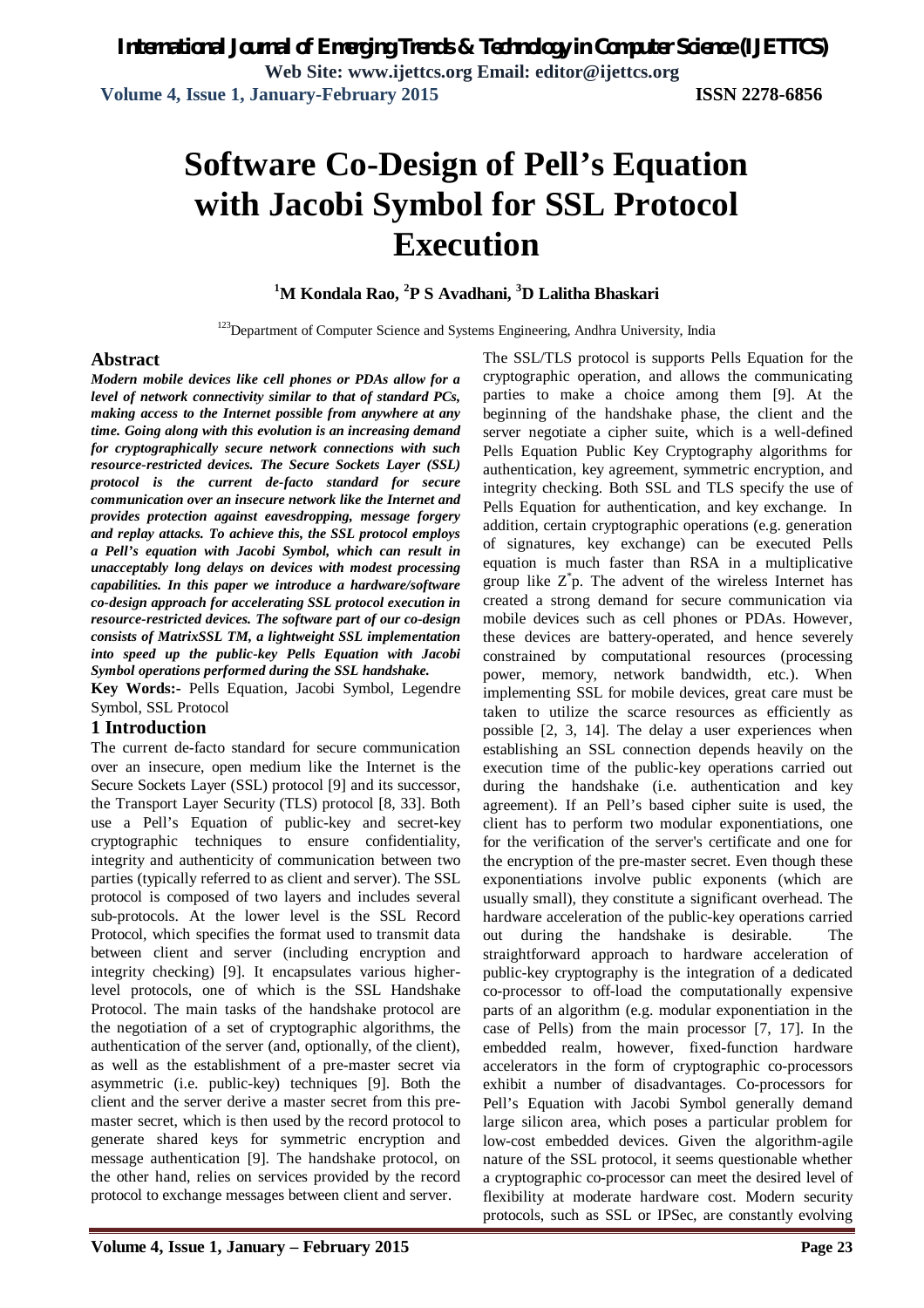## **Volume 4, Issue 1, January-February 2015 ISSN 2278-6856**

and hence changing their repertoire of crypto algorithms (e.g. to phase out compromised algorithms, to include new algorithms, or to adapt the minimal key size of algorithms), which again calls for a flexible and scalable approach to hardware acceleration. In this paper we present a new methodology for hardware acceleration of the SSL handshake based on hardware/software co-design [35] of the involved cryptographic Pell's Equation with Jacobi Symbol algorithms. The specific co-design approach we followed in our work is the integration of custom instructions into a general-purpose processor to speed up the processing of performance-critical arithmetic operations carried out in Pells equation (e.g. multiplication in finite fields). Hardware/software codesign at the granularity of instruction set extensions is particularly area-efficient and allows one to retain the full flexibility of a "pure" software solution, which makes this approach perfectly well suited for hardware acceleration of the SSL protocol in low-cost embedded systems. Our experimental results show that, due to the lightweight implementation of the SSL stack, the speed-up gained at the low-level field arithmetic propagates almost lossless up to the application layer. We also compare the results of our co-design with the performance figures of a pure software implementation of the SSL protocol, namely Open SSL [28]. This comparison confirms that hardware/software co-design in the form of instruction set extensions for public-key cryptography, in particular pells equation, is a good way to accelerate the SSL handshake.

#### **2 Public-Key Cryptography**

The SSL/TLS protocol makes heavy use of public-key cryptography during the handshake phase to accomplish such tasks as authentication and key establishment. In this section we briey discuss implementation aspects of both classical public-key cryptosystems (Pell's Equation with Jacobi Symbol) as well as elliptic curve cryptosystems in the context of the SSL handshake.

#### **2.1 RSA, DSA, Difie-Hellman**

The RSA cryptosystem operates in the residue class ring Zn, where n is the product of two large primes. DSA and Difie-Hellman, on the other hand, use the multiplicative group  $Z^*$  p (or a subgroup thereof) as underlying algebraic structure. The basic operation of all these cryptosystems is exponentiation, i.e. the repeated application of the ring or group operation, namely multiplication, to an element of the ring (resp. group). Of course, the multiplications are performed modulo n (or modulo p, respectively), which means that said exponentiation is actually a modular exponentiation of the form  $c = m<sup>e</sup>$  mod n [24]. In case of the RSA algorithm, the modulus n is a product of primes, the exponent e satisfies gcd (e;  $\emptyset(n) = 1$ , and the base m is in the interval [0; n - 1], i.e.  $m \square Zn$ . The security of the RSA cryptosystem is closely related to the Integer Factorization Problem (IFP), even though no mathematical proof exists that the factorization of n is needed to break RSA. Factoring an RSA modulus is widely believed to be computationally infeasible if its prime factors are large (e.g. > 512 bits). On the other hand, the security of DSA and Difie-Hellman relies on the

Discrete Logarithm Problem (DLP) in Z\*p, which is defined as follows: Given a generator g for  $Z^*$  p (or a subgroup thereof) and an element a of said (sub)group, find the integer x such that  $a = gx \mod p$ . The DLP is considered intractable, provided that the group  $Z^*$  p and the generator g are properly chosen. The standard algorithm for computing a modular exponentiation m<sup>e</sup> mod n is the square-and-multiply algorithm, which is also referred to as binary exponentiation method [24] since it uses the binary expansion of the exponent e. Two variants of the binary method are described in [24]; one scans the bits of e from left to right (i.e. MSB first), the other from right to left (i.e. LSB first). Assuming an exponent e of length  $1 = 1 + \log_2 e$  bits, the square-and-multiply algorithm executes 1 modular squaring and roughly  $l=2$ modular multiplications, with the exact number depending on the Hamming weight of e. The number of modular multiplications can be reduced if some extra memory for storing powers of the base m is available. For example, the k-ary exponentiation method (also called window method) processes k bits of the exponent e at a time, thereby reducing the number of modular multiplications to l=k in the worst case. However, the k-ary exponentiation requires pre-computation and storage of 2k powers of the base m (see Algorithm 14.82 in [24]), which is why this method is rarely implemented on resource-constrained embedded devices like smart cards. If the base m is fixed and known a-priori (which is, for example, the case when generating a DSA signature), the number of both modular multiplications and squaring can be reduced through the fixed-based comb method as described in [24]. The execution time of a modular exponentiation depends heavily on the implementation of the two operations it consists of, namely modular multiplication and modular squaring. Both operations include a modular reduction, which can be efficiently performed using the well-known Montgomery technique [25]. Kofic et al [22] describe several optimized software algorithms for Montgomery multiplication, among these is the so-called Coarsely Integrated Operand Scanning (CIOS) method. The CIOS method executes a total of  $2s^2 + s$  single-precision (i.e. wbit) multiply instructions, whereby n denotes the number of w-bit words that are needed to accommodate an n-bit operand, i.e.  $s = n/w$  (see [22] for a detailed analysis).

#### **2.2 Pell's Equation**

We describe a cyclic group  $G_p$  over the Pell's equation  $x^2$  $-D$  \*  $y^2 \equiv 1 \pmod{P}$ , where P is an odd prime. Some properties of the group  $G_p$  are then deduced. These properties are also found in the group  $G_N$  over the Pell's equation  $x^2 - D * y^2 \equiv 1 \pmod{N}$ , where N is a product of two primes. This group  $G_N$  then developed to be a public key crypto scheme based on Pell's equations over the ring  $Z_N$ <sup>\*</sup>. From the group  $G_N$ , we find a group isomorphism mapping  $f: G_N \to Z_N$  \*such that a solution  $(x, y)$  of the Pell's equation  $x^2 - D * y^2 \equiv 1 \pmod{N}$ , can easily be transformed to unique element u in  $Z_N$  \* . This implies that the plain texts/cipher texts in the in the group  $G_N$  can easily transformed to the corresponding plain texts/cipher texts in the Pells equation scheme.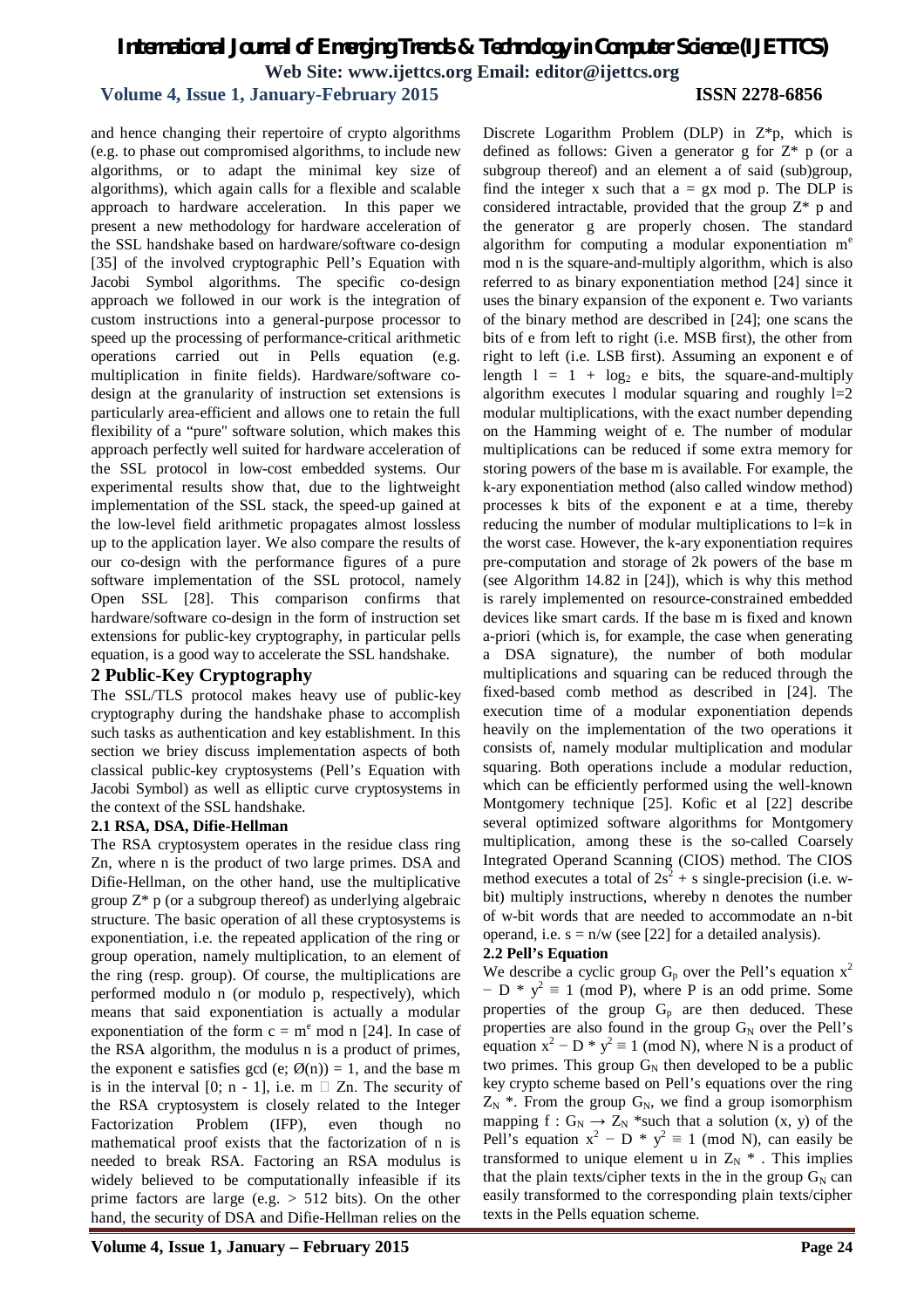## *International Journal of Emerging Trends & Technology in Computer Science (IJETTCS)* **Web Site: www.ijettcs.org Email: editor@ijettcs.org Volume 4, Issue 1, January-February 2015 ISSN 2278-6856**

## **Legendre symbol**

Let a be an integer and  $p > 2$  a prime, Define the Legendre Symbol  $(a/p)=0,1,-1$  as follows



#### **Jacobi Symbol**

If p is a positive odd integer with prime factorization

$$
P = \prod_{i=1}^r p_i^{ai}
$$

.

The Jacobi symbol  $(n/p)$  is defined for all integers n by the equation

$$
(\;n\;/\;p) = \prod_{i=1}^r \ (n\;/\;p_i)^{ai}
$$

where  $(n / p_i)$  is the legendre symbol. The computational cost of a modular exponentiation can be reduced if the exponent e and/or the base m are suitably chosen, which is possible for RSA as well as Pell's Equation with Jacobi Symbol. For example, it is common practice to choose a small public exponent in Pell's Equation; a typical value is  $2^{16}$  +1. In this case, operations involving the public exponent (e.g. Pells Equation encryption) are significantly faster than operations involving the private exponent, even when the latter are supported by the Chinese Remainder Theorem [24]. On the other hand, Pells equation with Jacobi symbol can use special primes to simplify the reduction operation. In addition, the generator g used in Pells key exchange can be small (e.g.  $g = 2$ ), which reduces the cost of a modular exponentiation. Pells Equation implementations generally take advantage of a generator g that generates a (large) subgroup of  $Z^*$  p, 160-bit subgroup when p is a 1024-bit prime, which considerably alleviates the computational burden of a modular exponentiation with g as base.

#### **3 Secure Sockets Layer (SSL) Protocol**

The Secure Sockets Layer (SSL) protocol and its successor, the Transport Layer Security (TLS) protocol, are standardized protocol suites for enabling secure communication between a client and a server over an insecure network [8]. The main focus in the design of these protocols lay in modularity, extensibility, and transparency. Both SSL and TLS use a combination of asymmetric (i.e. publickey) and symmetric (i.e. secret-key) cryptographic techniques to authenticate the communicating parties and encrypt the data being transferred. The actual algorithms to be used for authentication and encryption are negotiated during the handshake phase of the protocol. SSL/TLS supports traditional public-key Pells Equation with Jacobi Symbol cryptosystems.

#### **3.1 SSL Handshake**

The SSL protocol contains several sub-protocols, one of which is the handshake protocol. After agreeing upon a cipher suite that defines the cryptographic primitives to be used and their domain parameters, the server (and

Client sends the message its supported cipher suites to the server, who confirms the selected suite in its own message. Then, the server transmits its certificate and an optional request for authentication to the client. In most cases there is no mutual authentication and only the server presents its certificate to the client. The client is rarely authenticated during the handshake phase, but rather thereafter, e.g. by sending a password to the server. The client then verifies the server's certificate and answers with the message, containing the material needed for the server to derive the shared pre-master secret. If the public key extracted from the server's certificate cannot be used for encryption (e.g. because it is only authorized to signing), then the server sends a message including a second public key. The cipher suite is just a status message, telling both parties to use the negotiated suite from now on. The final message is then the first one encrypted with the selected cipher and the symmetric key, derived from the pre-master secret. The expensive steps in this process are the verification of the certificate's signature (using, for example, Pells equation with Jacobi Symbol) and the establishment of the shared pre-master secret, which is usually done in one of two ways, depending on the cipher suite chosen.

• If Pells Equation with Jacobi Symbol is chosen, the client creates a random value, encrypts it with the server's public key (one modulo exponentiation) and sends the result back to the server, who can decrypt it (another modulo exponentiation).

#### **3.2 Advantages of Pell's Equation with Jacobi Symbol over RSA Cipher Suites**

When an RSA cipher suite is used for the handshake, the client has to perform two modular exponentiations: one to verify the RSA signature contained in the server's certificate, and the other to encrypt the pre-master secret. Both of these exponentiations are carried out with public exponents, which are usually small [18, 31]. Unfortunately, when using an Pells equation with Jacobi symbol based cipher suite, the situation is less favourable for the client. In summary, It is widely believed that RSA cipher suites are to prefer over their Pells equation with Jacobi Symbol based counterparts when the SSL client runs on an embedded device with modest resources, while Pells equation cipher suites yield considerable better performance (i.e. throughput) figures on the server side [15, 30].

 Results from the literature confirm that a 1024-bit Pells Equation signature can be verified significantly faster than a 160-bit RSA signature. However, the picture changes with higher security levels (i.e. longer keys).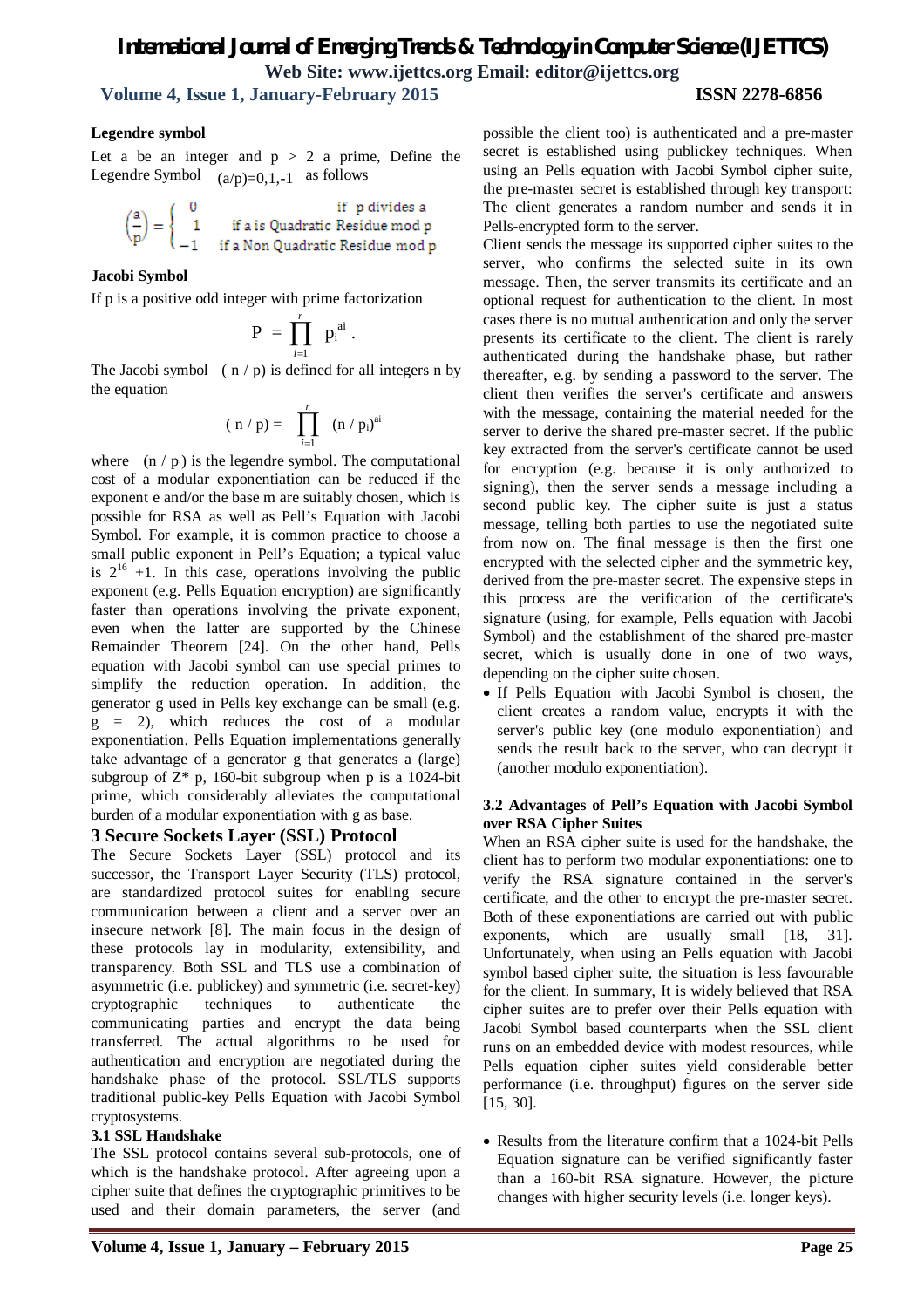**Volume 4, Issue 1, January-February 2015 ISSN 2278-6856**

- Even though this paper focuses on client-side acceleration of SSL, it should be noted that Pells equation with Jacobi symbol offers significant performance-advantages for SSL servers [15, 16]. RSA cipher suites are highly computation-intensive on the server side [7, 36], which may also impact the overall latency of the handshake, in particular if the server is under heavy load.
- Using a cipher suite with ephemeral Pells equation key exchange provides forward secrecy, whereas RSA-based key transport does not [4]. Another advantage of Pells equation key exchange is that both the client and the server can contribute randomness to the generation of the pre-master secret, which is not the case with RSAbased key transport.

#### **4. Algorithms and Results**

#### **4.1 Algorithm**

#### **Key Generation:**

Assume that the Sender to send messages E (cipher text) and Receiver case receive the messages E and M .

- 1. Choose two primes p and q  $(p \neq q)$
- 2. put  $\mathcal{W}_{p}$  = p mod 4 and  $\mathcal{W}_{q}$  = q mod 4 where  $\mathcal{W}_{p}$ ,  $\eta_q \in \{1,-1\}$
- 3. Find non square integer  $D > 0$  such that Legender symbols

$$
(D/p) = -\eta_p \quad \text{and} \quad (D/p) = -\eta_q
$$

- 4. Compute  $n = p * q$  and  $m = (p + \eta_p) (q + \eta_q) / 4$
- 5.Select a integer value for S such that the jacobi symbol (  $(S^2 - D)/n$ ) = -1.
- 6. Select a integer value for e such that  $(e, m) = 1$ . and makes  $\{n, e, S, D\}$  as public.
- 7. Solve  $d * e \equiv (m+1)/2 \mod m$  for d and keeps as private key
- 8.D is Key for the Cipher Text.

#### **Encryption:**

- 1.Let M be a message to communicate / encrypt
- 2. Compute  $j_1 = ((M^2-D)/n)$
- 3. If  $j_1 = 1$  go to step (4) else go to step (6) 4. Compute  $x \equiv (M^2 + D) / (M^2 - D) \pmod{n}$ And  $y \equiv 2M/(M^2-D) \pmod{n}$
- 5.Go to step (8)
- 6. If  $j_1 = -1$  go to step (7) else go to stop().
- 7. Compute  $x \equiv ((M^2 + D)(S^2 + D) + 4DMS) / ((M^2 D)$  $(S^2 - D)$ ) (mod n) And y  $\equiv (2S (M^2 + D) + 2M (S^2$ + D)) / ((  $M^2-D$ ) ( $S^2-D$ )) (mod n)
- 8. Compute  $j_2 = x \pmod{2}$  where  $j_2 \in \{0, 1\}$ (nothing that  $x^2$ - Dy<sup>2</sup>=1(mod n) for these values of x,
- y and assume that  $(y, n) = 1$ )
- 9. Put  $X_l = x$  and  $Y_l = y$
- 10. Compute  $(X_{l+1}, X_l)$  (mod n) such that

if 
$$
i \neq j
$$
  
\n $X_{i+j} = X_j + D Y_i Y_j$  and  
\n $Y_{i+j} = X_i Y_j + X_j Y_i$   
\nif  $i = j$   
\n $X_{2i} = X_i^2 + D Y_i^2$  or  
\n $2 X_i^2 - 1$  and  $Y_{2i} = 2 X_i Y_i$   
\nthe  $E - DYX_i(X_{i-1} - X_iX_i)^{-1}$ 

- 11. Compute  $E = DYX_l (X_{l+1} x X_l)^{-1} \text{ mod } n$  (here E is the cipher text) with  $0 < E < n$
- 12. Send the  $\{E, i_1, i_2\}$  = cipher text.

#### **Decryption**

After the ciphertext (E, j<sub>1</sub>,j<sub>2</sub>), checks that  $x^2 - Dy^2 \equiv 1$ 

- 1. Compute  $X_{2l} = (E^2 + D) / (E^2 D)$  (mod n) and
- i.  $Y_{2l} = (2E / (E^2 D)) \pmod{n}$
- 2. Compute  $X_d$  ( $X_{2e}$ )  $\equiv X_{2de}$  (x)(mod n) and
- i.  $X_{d+1}$  ( $X_{2e}$ )  $\equiv X_{2de+2e}$  (x)(mod n)
- ii. We have  $X_{2ed} = \sigma x \pmod{n}$  and  $j_2 \equiv x \pmod{2}$
- 3. Compute  $\sigma$  and therefore determines x (mod n) And find  $y \equiv \sigma Y_{2de} \equiv \sigma (X_{2de+2e} - X_{2e} X_d)$ DX<sub>2e</sub> mod n we have  $t \equiv x + y\sqrt{D}$  mod n Compute  $t^1$  such that

$$
t^{1} = t
$$
 if  $j_{1} = 1$  else if  $j_{1} = -1$   
\n $t^{1} = t$  (S- $\sqrt{D}$ )/(S+ $\sqrt{D}$ )  
\nAnd  $t^{1} = (M + \sqrt{D})/(M - \sqrt{D}) \text{ mod } n$ 

4. Compute  $M \equiv (t^1+1) (\sqrt{D}) / (t^1-1) \pmod{n}$ 

The Sender sends message (M) to key generation function that produces a secure private key (d). This private key is then encrypted with public key cryptosystem using the sender private key to form the result. Both the message and the result are pretended and then transmitted. The receiver takes the message (M) and produces a secure private key (d). The receiver also decrypts the result using the sender public key. If the calculated secure private key (d) matches the decrypted results, the result is accepted as valid. Because only the sender knows the private key and only the sender could have produced a valid result.

#### **Results**

#### **Timings for RSA for varying bit strengths (512 to2560)**

**Table I** (RSA Scheme)

| Key Generation<br>μs<br>(milliseconds) | Encryption<br>us(milliseconds) | Decryption<br>us<br>(milliseconds) |
|----------------------------------------|--------------------------------|------------------------------------|
| 0.057984                               | 0.054362                       | 0.90318                            |
| 0.194653                               | 0.065302                       | 2.098904                           |
| 0.465994                               | 0.078851                       | 3.365591                           |
| 0.657473                               | 0.089712                       | 4.437929                           |
| 1.613467                               | 0.105439                       | 5.804798                           |
| 2.057411                               | 0.116585                       | 7.430849                           |
| 4.052181                               | 0.126361                       | 9.001286                           |
| 6.734534                               | 0.146157                       | 11.523721                          |
| 8.324152                               | 0.1634512                      | 14.748235                          |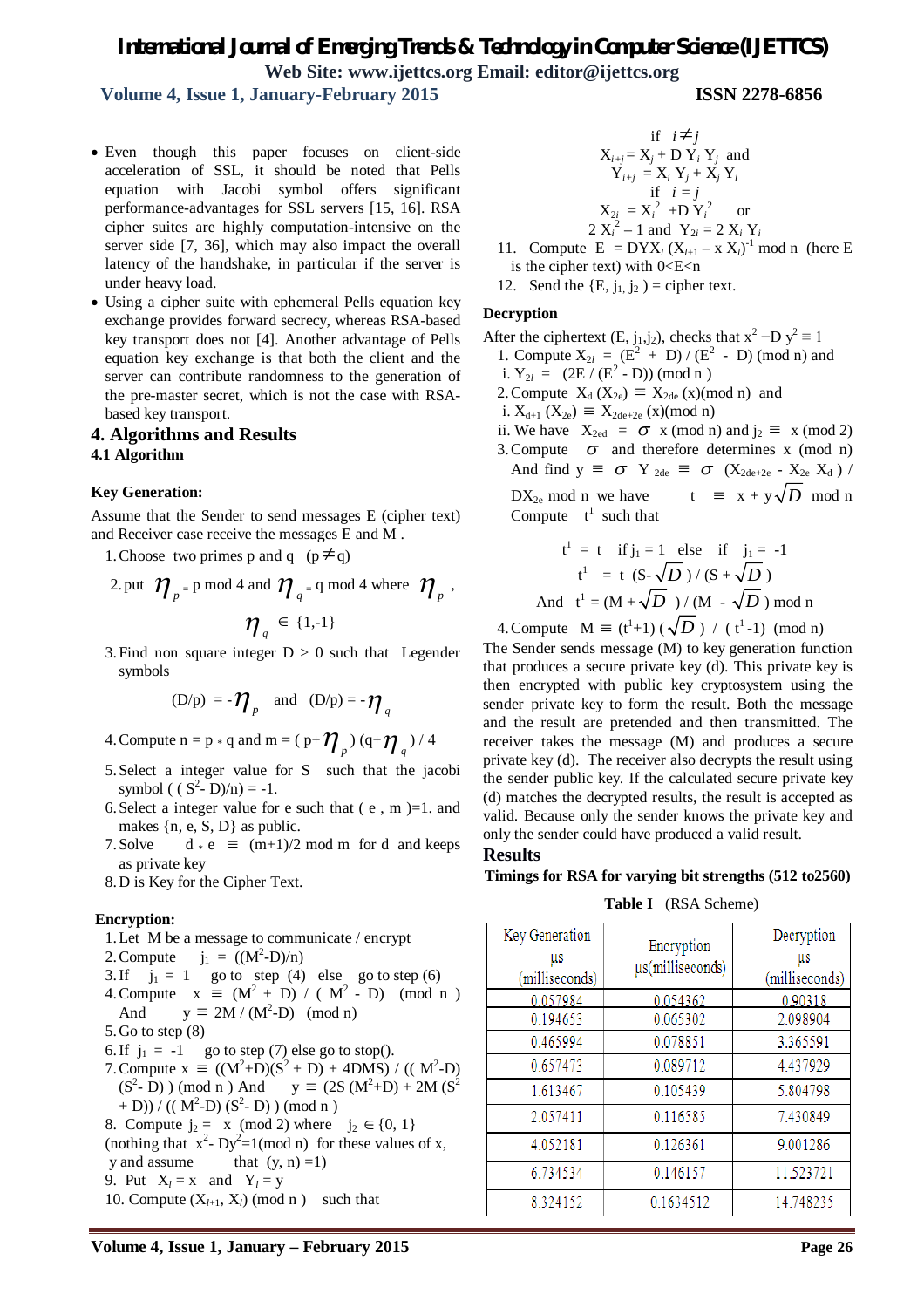## **Volume 4, Issue 1, January-February 2015 ISSN 2278-6856**

**Timings for Pell's Equation with Jacobi Symbol for varying bit strengths (512 to 2560)**

| Key<br>Generati                 | Encryption                   | Decryption<br>Time       |
|---------------------------------|------------------------------|--------------------------|
| on<br>$\mu$ s(milli<br>seconds) | Time<br>µs(millisec<br>onds) | μs<br>(millisecon<br>ds) |
| 0.049876                        | 0.044362                     | 0.80498                  |
| 0.187692                        | 0.059502                     | 1.797604                 |
| 0.453265                        | 0.069651                     | 3.032591                 |
| 0.563421                        | 0.079212                     | 4.142814                 |
| 1.602341                        | 0.099439                     | 3.129204                 |
| 2.056323                        | 0.109938                     | 7.230849                 |
| 4.052181                        | 0.113361                     | 7.249686                 |
| 6.712345                        | 0.121213                     | 8.122532                 |
| 8.312423                        | 0.128745                     | 8.768374                 |





**Bit Strength** 



**Figure 1** (Comparison of the Encryption algorithms of Pell's with Jacobi symbol, with existing RSA algorithm)

#### **Bit Strength**

**Figure 2** (Comparison of the Decryption algorithms of Pell's with Jacobi symbol, with existing RSA algorithm)

#### **5 Conclusions**

We presented a hardware/software co-design of the SSL handshake based on instruction set extensions for the lowlevel arithmetic operations carried out in public-key Pells Equation with Jacobi Symbol cryptography. Our solutions offer a significant gain in performance for field arithmetic as well as for an entire handshake. In addition, we have shown that the speed-up achieved in the low-level operations (i.e. the field arithmetic) propagates almost lossless up to the highest layers of the SSL protocol. So, by speeding up field multiplication and squaring using instruction set extensions, the entire high-level SSL handshake can be sped up by almost the same factor.

#### **References**

- [1]. G. Apostolopoulos, V. G. Peris, P. Pradhan, and D. Saha. Securing electronic commerce: Reducing the SSL overhead. IEEE Network, 14(4):8{16, July 2000.
- [2]. P. G. Argyroudis, R. Verma, H. Tewari, and D. E. O'Mahony. Performance analysis of cryptographic protocols on handheld devices. In Proceedings of the 3rd IEEE International Symposium on Network Computing and Applications (NCA 2004), pp. 169{174. IEEE Computer Society Press, 2004.
- [3]. D. G. Berbecaru. On measuring SSL-based secure data transfer with handheld devices. In Proceedings of 2nd IEEE International Symposium on Wireless Communication Systems (ISWCS 2005), pp. 409{413. IEEE, 2005.
- [4]. I. F. Blake, G. Seroussi, and N. P. Smart. Advances in Elliptic Curve Cryptography. Cambridge University Press, 2005.
- [5]. S. Blake-Wilson, N. Bolyard, V. Gupta, C. Hawk, and B. M $\Box$ oller. Elliptic Curve Cryptography (ECC) Cipher Suites for Transport Layer Security (TLS). Internet Engineering Task Force, Network Working Group, RFC 4492, May 2006.
- [6]. M. K. Brown et al., PGP in constrained wireless devices. In Proceedings of the 9<sup>th</sup> USENIX Security Symposium (SECURITY 2000), pp. 247{261. USENIX Association, 2000.
- [7]. C. Coarfa, P. Druschel, and D. S. Wallach. Performance analysis of TLS Web servers. ACM Transactions on Computer Systems, 24(1):39{69, Feb. 2006.
- [8]. T. Dierks and E. K. Rescorla. The Transport Layer Security (TLS) Protocol Version 1.1. Internet Engineering Task Force, Network Working Group, RFC 4346, Apr. 2006.
- [9]. A. O. Freier, P. Karlton, and P. C. Kocher. The SSL Protocol Version 3.0. Internet Draft, available for download at a state of the state at a state of the state at a state of the state at a state of the state at a state  $\alpha$ http://wp.netscape.com/eng/ssl3/draft302. txt, Nov. 1996.
- [10].J. Gaisler. The LEON-2 Processor User's Manual (Version 1.0.10). Available for download at http://www.gaisler.com/doc/leon2-1.0.10.pdf, Jan. 2003.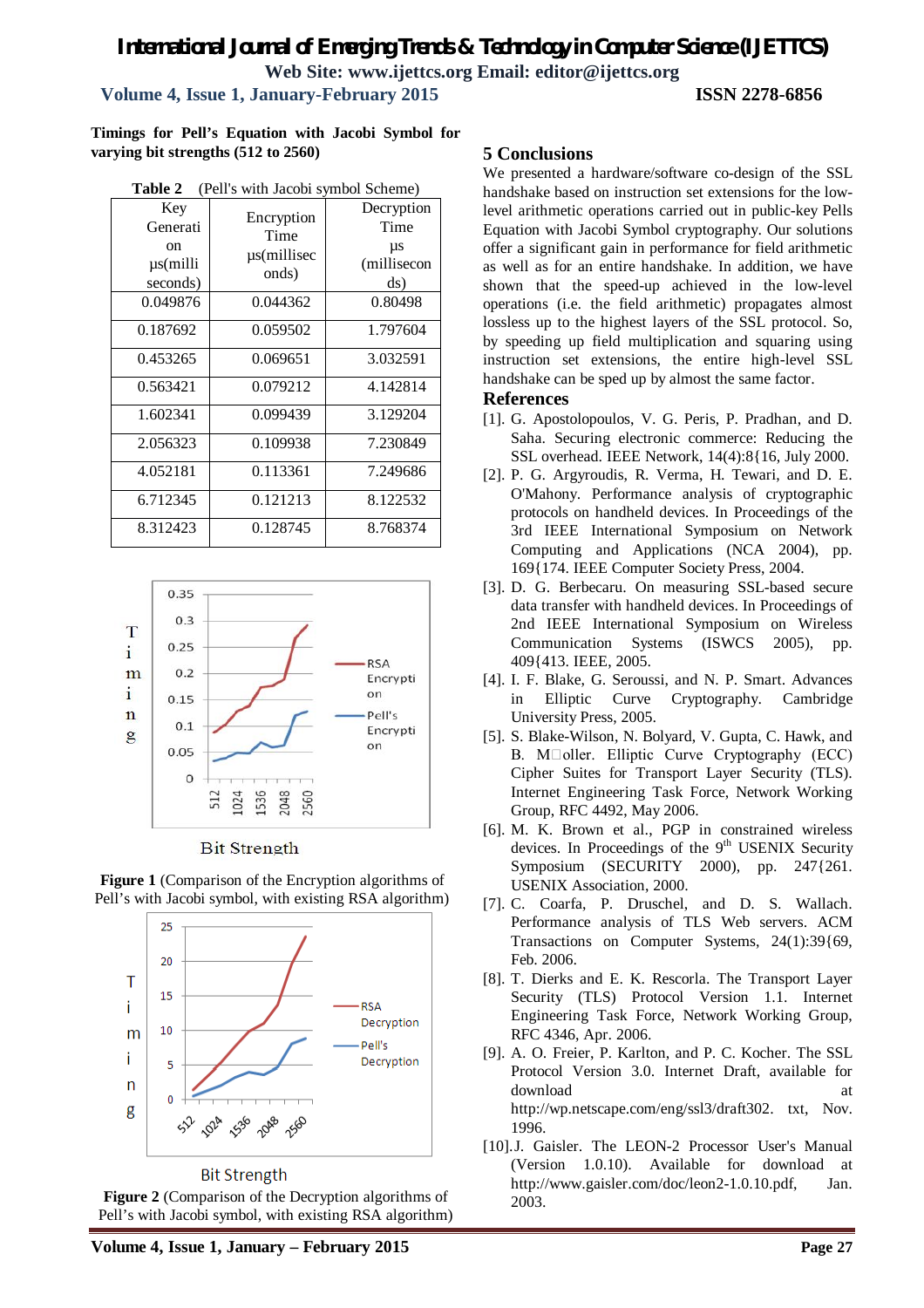## **Volume 4, Issue 1, January-February 2015 ISSN 2278-6856**

- [11].J. Grofisch $\Box$ adl and G.-A. Kamendje. Architectural enhancements for Montgomery multiplication on embedded RISC processors. In Applied Cryptography and Net-work Security | ACNS 2003, LNCS 2846, pp. 418{434. Springer Verlag, 2003.
- [12].J. Grofisch $\Box$ adl and E. Savafis. Instruction set extensions for fast arithmetic in finite fields GF(p) and GF(2m). In Cryptographic Hardware and Embedded Systems | CHES 2004, LNCS 3156, pp. 133-147. Springer Verlag, 2004.
- [13].J. Grofisch $\Box$ adl, S. Tillich, A. Szekely, and M. Wurm. Cryptography instruction set extensions to the SPARC V8 architecture. Preprint, submitted for publication.
- [14].V. Gupta and S. Gupta. Experiments in wireless internet security. In Proceedings of the 3rd IEEE Conference on Wireless Communications and Networking (WCNC 2002), vol. 2, pp. 860{864. IEEE, 2002.
- [15].V. Gupta, S. Gupta, S. Chang Shantz, and D. Stebila. Performance analysis of elliptic curve cryptography for SSL. In Proceedings of the 3rd ACM Workshop on Wireless Security (WiSe 2002), pp. 87{94. ACM Press, 2002.
- [16].V. Gupta et al., Speeding up secure Web transactions using elliptic curve cryptography. In Proceedings of the 11th Annual Network and Distributed System Security Symposium (NDSS 2004), pp. 231{239. Internet Society, 2004.
- [17].N. Gura et al., An end-to-end systems approach to elliptic curve cryptography. In Cryptographic Hardware and Embedded Systems | CHES 2002, LNCS 2523, pp. 349{365. Springer Verlag, 2002.
- [18].P. Gutmann. Performance characteristics of application-level security protocols. Unpublished manuscript, available for download at http://www.cs.auckland.ac.

nz/~pgut001/pubs/appfisec.pdf, 2005.

- [19].D. R. Hankerson, A. J. Menezes, and S. A. Vanstone. Guide to Elliptic Curve Cryptography. Springer Verlag, 2004.
- [20].Institute of Electrical and Electronics Engineers (IEEE). IEEE Std 1363-2000: IEEE Standard Specifications for Public-Key Cryptography, Aug. 2000.
- [21].A. A. Karatsuba and Y. P. Ofman. Multiplication of multidigit numbers on automata. Soviet Physics - Doklady, 7(7):595{596, Jan. 1963.
- [22].Cfi . K. Kofic, T. Acar, and B. S. Kaliski. Analyzing and comparing Montgomery multiplication algorithms. IEEE Micro, 16(3):26{33, June 1996.
- [23]. M. Koschuch, J. Grofisch $\Box$ adl, U. Payer, M. Hudler, and M. Kr $\Box$ uger. Workload characterization of a lightweight SSL implementation resistant to sidechannel attacks. In Cryptology and Network Security | CANS 2008, LNCS 5339, pp. 349-365.Springer Verlag, 2008.
- [24].A. J. Menezes, P. C. van Oorschot, and S. A. Vanstone. Handbook of Applied Cryptography. CRC Press, 1996.
- [25].P. L. Montgomery. Modular multiplication without trial division. Mathematics of Computation, 44(170):519{521, Apr. 1985.
- [26].National Institute of Standards and Technology (NIST). Recommendation for Key Management { Part 1: General (Revised). Special Publication 800-57, available for download at http://csrc.nist.gov/publications/PubsSPs.html, Mar. 2007.
- [27].National Security Agency (NSA). NSA Suite B Cryptography. Fact sheet, available online at http://www.nsa.gov/ia/programs/suitebficryptography/ , Mar. 2008.
- [28].OpenSSL Project. OpenSSL 0.9.7k. Available for download at http://www. openssl.org, Sept. 2006.
- [29].PeerSec Networks, Inc. MatrixSSL 1.7.1. Available for download at http://www. matrixssl.org, Sept. 2005.
- [30].N. R. Potlapally, S. Ravi, A. Raghunathan, and N. K. Jha. A study of the energy consumption characteristics of cryptographic algorithms and security protocols. IEEE Transactions on Mobile Computing, 5(2):128{143, Feb. 2006.
- [31].N. R. Potlapally, S. Ravi, A. Raghunathan, and G. Lakshminarayana. Optimizing public-key encryption for wireless clients. In Proceedings of the 37th IEEE Inter- national Conference on Communications (ICC 2002), volume 2, pp. 1050{1056. IEEE, May 2002.
- [32].S. Ravi, A. Raghunathan, and N. R. Potlapally. Securing wireless data: System architecture challenges. In Proceedings of the 15th International Symposium on System Synthesis (ISSS 2002), pp. 195{200. ACM Press, Oct. 2002.
- [33].E. K. Rescorla. SSL and TLS: Designing and Building Secure Systems. Addison-Wesley, 2000.
- [34].Standards for Eficient Cryptography Group (SECG). SEC 1: Elliptic Curve Cryptography. Available for download at http://www.secg.org/download/aid-385/sec1fifinal.pdf, Sept. 2000.
- [35].W. H. Wolf. Hardware-software co-design of embedded systems. Proceedings of the IEEE, 28(7):967{989, July 1994.
- [36].L. Zhao, R. Iyer, S. Makineni, and L. Bhuyan. Anatomy and performance of SSL processing. In Proceedings of the 5th International Symposium on Performance Analysis of Systems and Software (ISPASS 2005), pp. 197{206. IEEE Computer
- [37].Society Press, 2005.

## **AUTHOR**



**Mr. M. Kondala Rao** is a research scholar in the Department of Computer Science and Systems Engineering of Andhra University, under the

supervision of Prof.P.S.Avadhani and Prof.D.Lalitha Bhaskari. He received his M.Tech (CST) from Andhra